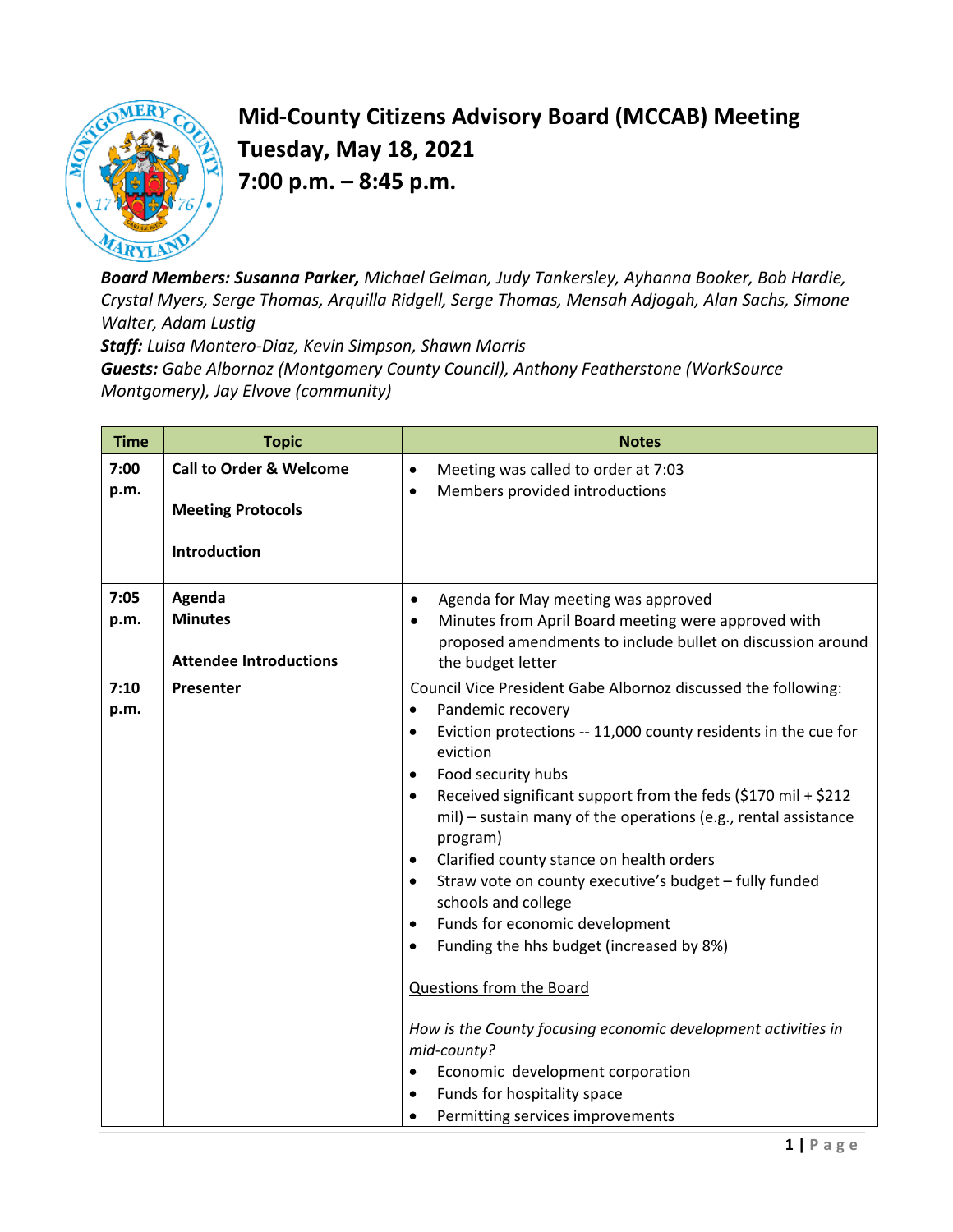| How is the county addressing evictions given people are reluctant<br>to go back to work?<br>Referenced state eitc and federal support (CTC)<br>$\bullet$<br>County enacted a policy that a state of eviction will extend<br>$\bullet$<br>beyond the states (6 months after state's ends)<br>Also supporting social services (case workers, proactively<br>$\bullet$<br>reaching out to them, etc.)<br>And with landlords (although rather limited)                                                                                                                                  |
|-------------------------------------------------------------------------------------------------------------------------------------------------------------------------------------------------------------------------------------------------------------------------------------------------------------------------------------------------------------------------------------------------------------------------------------------------------------------------------------------------------------------------------------------------------------------------------------|
| How is county redistricting going?<br>Hope is that they can finish by November (census data is late<br>$\bullet$<br>so its not a guarantee)                                                                                                                                                                                                                                                                                                                                                                                                                                         |
| How have federal funds been used?<br>Hazard pay<br>$\bullet$<br>Telework shift<br>$\bullet$<br>Providing support to social service organizations<br>$\bullet$<br>Economic development and growth<br>$\bullet$<br>Some capital expenditures<br>$\bullet$<br>Money is all spent down<br>$\bullet$                                                                                                                                                                                                                                                                                     |
| What is the status or planned status for recreation centers and<br>libraries?<br>More buildings open in July (a lot of sites have been used as<br>٠<br>homeless shelters or vaccination sites)                                                                                                                                                                                                                                                                                                                                                                                      |
| What is the county doing to address lingering issues of the<br>pandemic and how is the County Council thinking about sustaining<br>funding?<br>Gun sales increased 300%<br>A lot of behavioral health issues they are seeing - the county<br>did not have the capacity.<br>Mobile crisis units<br>٠<br>Food security - food hubs<br>$\bullet$<br>Innovation - tripling down on telehealth and teleinformation<br>$\bullet$<br>Reclamation tax is basic ally nonexistent - no one is buying<br>$\bullet$<br>commercial property - county is looking at incentives related<br>to this |
| What are the types of "healthy" jobs available and how is the<br>county supporting these efforts?<br><b>Biomedical</b><br>$\bullet$<br>Hospitality capital - Marriott<br>$\bullet$<br>White flint (biomedical recruitment)<br>Cybersecurity                                                                                                                                                                                                                                                                                                                                         |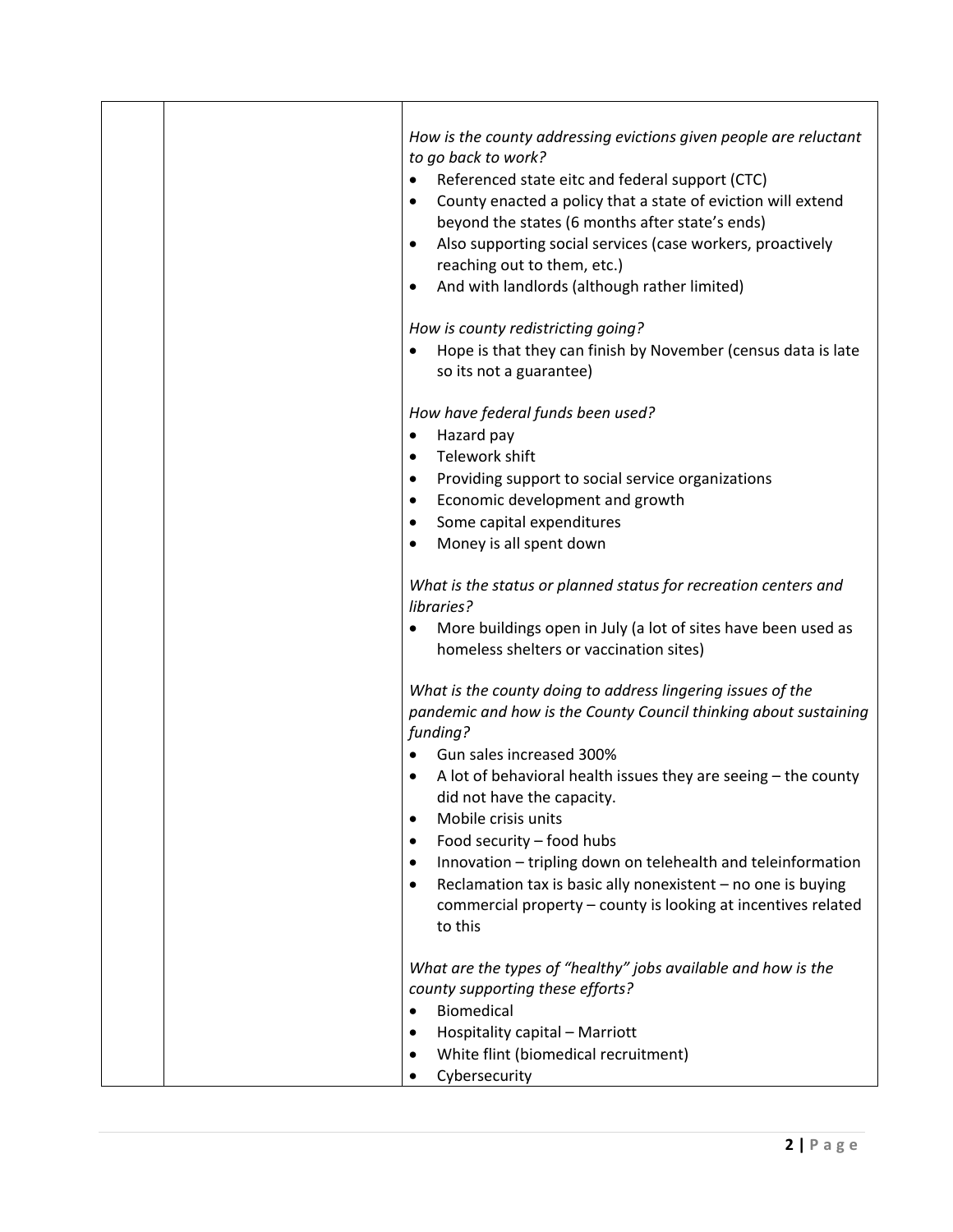| 8:00         | Guest                                                                                   | <b>Anthony Weatherstone</b>                                                                                                                                                                                                                                                                                                                                                                                                                                                                                                                                                                                                                                                                                                                                                                                                                                                                                                                                                                                                                                                                                                                                           |
|--------------|-----------------------------------------------------------------------------------------|-----------------------------------------------------------------------------------------------------------------------------------------------------------------------------------------------------------------------------------------------------------------------------------------------------------------------------------------------------------------------------------------------------------------------------------------------------------------------------------------------------------------------------------------------------------------------------------------------------------------------------------------------------------------------------------------------------------------------------------------------------------------------------------------------------------------------------------------------------------------------------------------------------------------------------------------------------------------------------------------------------------------------------------------------------------------------------------------------------------------------------------------------------------------------|
| p.m.         |                                                                                         | Provided job searching services (free for all candidates)<br>$\bullet$<br>Aptitude assessments<br>$\bullet$<br><b>Fiscal services</b><br>$\bullet$<br>Occupational skills training<br>$\bullet$<br>Pay for individuals to go to training - upskill, crosswalk or<br>$\bullet$<br>other skills<br>Employment extensions along with training/school<br>$\bullet$<br>Job assistance program (paid internship)<br>$\bullet$<br>Employer services-<br>$\bullet$<br>Using employer portal<br>$\circ$<br>Bio bootcamp<br>$\circ$<br>Mobile workforce on wheels - 2 vehicles to help with<br>$\bullet$<br>marketing and signing people up for services<br>Construction pre-apprenticeship (\$1,000 incentive to<br>$\bullet$<br>participate)<br>Dislocated worker training program<br>$\bullet$<br><b>Questions from the Board</b><br>What training for biotech industry and what type of jobs do they<br>get?<br>Will follow up<br>Any programs for older or aging workers?<br>Mature workers program<br>What kind of employers utilize worksource?<br>Holy cross<br>$\bullet$<br>Restaurant industry<br>$\bullet$<br>IT and cybersecurity - still a big demand<br>$\bullet$ |
| 8:20         | <b>County Council</b>                                                                   | Transportation<br>A written update was provided in lieu of an verbal update.                                                                                                                                                                                                                                                                                                                                                                                                                                                                                                                                                                                                                                                                                                                                                                                                                                                                                                                                                                                                                                                                                          |
| p.m.         | <b>Mid-County Regional Office</b><br><b>Director Report</b>                             |                                                                                                                                                                                                                                                                                                                                                                                                                                                                                                                                                                                                                                                                                                                                                                                                                                                                                                                                                                                                                                                                                                                                                                       |
| 8:25<br>p.m. | <b>Community Concerns</b>                                                               |                                                                                                                                                                                                                                                                                                                                                                                                                                                                                                                                                                                                                                                                                                                                                                                                                                                                                                                                                                                                                                                                                                                                                                       |
| 8:35<br>p.m. | <b>Committee Reports</b><br>• Quality of Life /<br>Land Use, Zoning &<br>Transportation | No significant committee updates                                                                                                                                                                                                                                                                                                                                                                                                                                                                                                                                                                                                                                                                                                                                                                                                                                                                                                                                                                                                                                                                                                                                      |